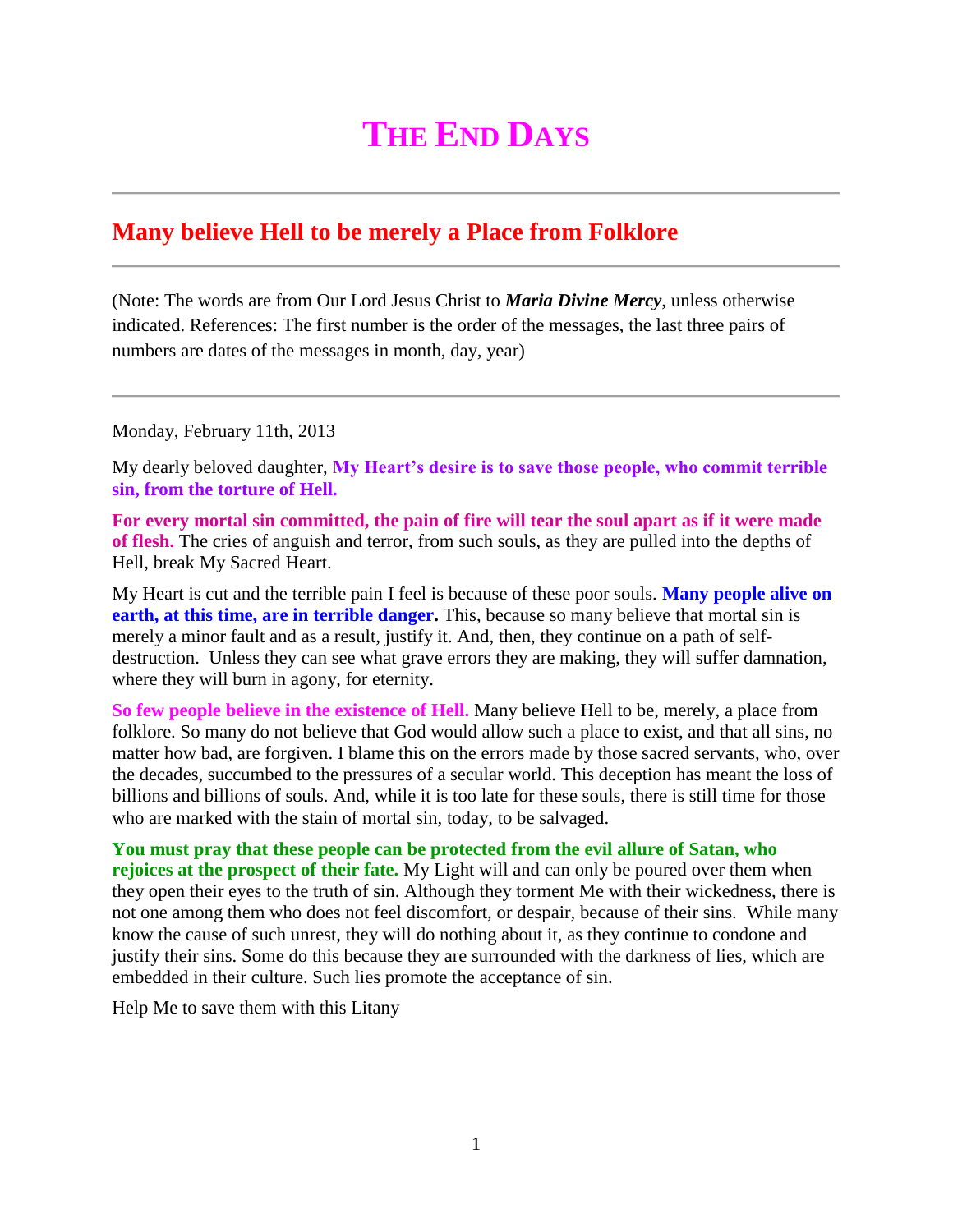**Jesus to Mankind Litany Prayer (5) For the Salvation of Those in Mortal Sin**

Jesus, save all sinners from the fires of Hell. Forgive blackened souls. Help them to see You. Lift them out of darkness. Open their eyes. Open their hearts. Show them the Truth. Save them. Help them to listen. Rid them of pride, lust and envy. Protect them from evil. Hear their pleas for help. Grasp their hands. Pull them towards You. Save them from the deception of Satan. Amen.

## Help them, My followers, by asking Me, daily, to for**give them, for the terrible insults they fling upon Me.**

Your Jesus

(Message # 698 02-11-2013)

## **The reality of Hell**

Choose the lies promoted by The Deceiver – the main one being that God, the Eternal Father does not exist – and you are doomed. On entering the Gates of Hell, you will then realize the horrible mistake you have made. Believe Me, My children, if you could just witness the shock and sense of horror of those souls when the final truth after death is revealed to them, you would not be able to withstand even just one moment of this torment. Should you witness just a glimpse of this place now, in human terms, you would drop dead with sheer terror of the fate that befalls those who chose the path of sin.

This pathway, which looks pretty, appealing, enticing, glorious and full of wonder changes when you get half way down it. The changes you come across mid-way shows you that you are not being satisfied. This strange empty and disappointing feeling continues unabated for the rest of the journey. You cannot understand why you feel like this. Your experiences, pleasurable on the exterior, are full of unexpected disturbing, nasty feelings which are mixed with anger, frustration, loneliness, and fear. It is only when you meet your idol at the end of your journey and look into his wicked eyes which dance with condescending amusement that you will scream until you are hoarse. It's not until that final moment that you will scream for My help. But it will be too late. There will be no turning back at that stage. You will have made your choice in this life. And although I will cry bitter tears of deep sorrow for each of my lost souls, I cannot save